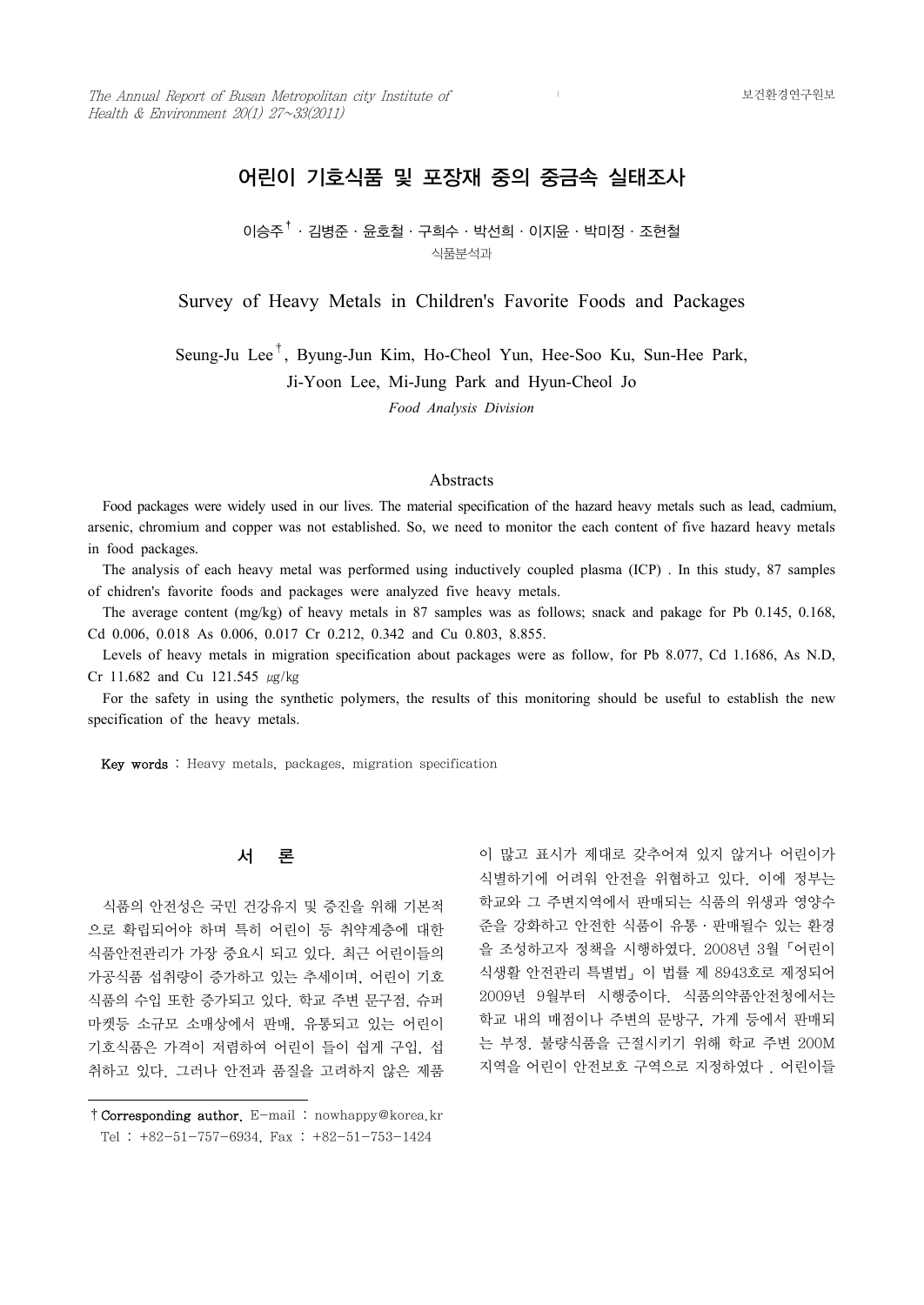은 식품 구입 시 용돈 수준에 맞는 값싼 제품, 화려한 색 상이나 독특한 모양, 외부적으로 예쁘게 포장된 제품 등 을 선호하는 경향이 있어 어린이 기호식품에 대한 집중적 인 관리가 필요하다 하겠다. 그 뿐 아니라 식생활의 변화 로 손쉽게 먹을 수 있는 형태의 인스턴트식품으로 인하여 고열량, 고지방, 콜레스테롤 그리고 나트륨의 함량이 높 아 비만, 고혈압 및 만성질병의 위험을 높일 수 있다는 문 제도 대두 되고 있다.

의 발달에 힘입어 양적인 소비에서 질적인 소비로 변화를 가져오게 되었으며, 영양학적으로도 우수하고 건강상 위 해가 없는 식품에 많은 관심이 집중되고 있다. 이러한 측 면에서 최근 식품의 미량 중금속 오염여부가 안전한 식품 을 소비자에게 공급해야 한다는 관점에서 사회적 문제로 대두되는 추세이다.

 특히 인체에 비교적 독성이 강한 납, 카드뮴등의 중금 속은 환경오염, 식품 중 함유량, 존재 형태에 따라서 달라 질 수 있으나 미량일지라도 인체 내에 영향을 미쳐 급성,<br>만성, 중독 현상을 가져올 수 있다.

 따라서 본 연구는 학교주변에서 문구점, 슈퍼마켓 등 소규모 소매상에서 유통되고 있는 수입산, 국내산 어린이 기호식품을 대상으로 어린이 다소비 식품의 종류 및 유통 실태 등을 조사하고 현재 식품공전에는 합성수지제등 포 장재재질에 잔류하는 중금속의 기준은 납, 카드뮴, 수은 및 6가크롬에 대하여 총량으로서 100 ㎎/ ㎏의 기준을 설정 하여 운영되고 있으며, 용출규격으로 납에 대하여 1 ㎎/L 이하로 관리되고 있다. 따라서 주위에서 흔히 사용되고 있는 합성수지제에 잔류 할 수 있는 납, 카드뮴, 비소, 크 롬, 구리에 대한 사전모니터링 자료를 확보하여 위해중금 속에 대한 기준 및 규격 재 .개정안에 대한 기초 자료로 활용하고 안전관리방안을 마련하는데 있다.

### 재료 및 방법

### 실험재료

— "'' ''— ^ ''<br>오늘날 우리의 식생활은 생활수준의 향상과 식품산업 캔디류, 초코릿류 등 가공식품 87건을 검사하였다. 초등학교 주변의 문구점 및 소매점을 대상으로 과자류.

#### 포장재의 재질시험 및 과자류 중금속 검사

 유해 중금속 5종(Pb, Cd, As, Cr, Cu)에 대한 분석은 유도플라즈마분광기(Induced coupled plasma spectrometry Perkin-Elmer, Optima 7000DV, USA)를 이용하였으 며 본 연구에 사용된 ICP 분석조건은 Table 1과 같다.

 검체는 식품공전 제10.일반시험법, 7.식품 중 유해물 질시험법 중 중금속시험법에 따라 실시하였으며, 시료의 분해는 건식회화법에 따라 시료 약 2 g을 도가니에 취해 건조시키고 단계적으로 천천히 가열하여 탄화시킨 다음 회화로(동일과학, 한국)에서 500℃로 회화시켰다. 충분 히 회화가 끝나면 회분을 물로 적시고 염산 3 mL를 가하 여 건조시킨 다음 0.5N 질산에 녹이고 유리여과기로 불 용물을 여과한 다음 일정량으로 희석하여 시험용액으로 하였고 이러한 과정은 공시험에 대해서도 동일하게 적용 하였다. 또한 표준용액의 조제는 중금속 표준원액(ICP Multi-element Standard Solution XVI, 100 mg/L, Merck, Germany)을 0.5N 질산으로 25, 100, 1000 μg /L 농도로 희석하여 분석시마다 3회 반복 실시하여 검량 선을 작성한 다음 시료의 농도를 측정하였다(Table 2.).

| Instrument     | Perkin Elmer optima 7000DV |
|----------------|----------------------------|
| Power          | 1400W                      |
| Argon gas flow |                            |
| Auxillary      | 0.2 L / Min                |
| Nebulizer      | $0.55$ L / Min             |
| Plasma         | 17 L / Min                 |
|                | Pb 220.353                 |
|                | Cd 228,802                 |
| Wavelength     | As 193.696                 |
|                | Cr 267.716                 |
|                | Cu 327,393                 |

Table 1. Operating condition of ICP-OES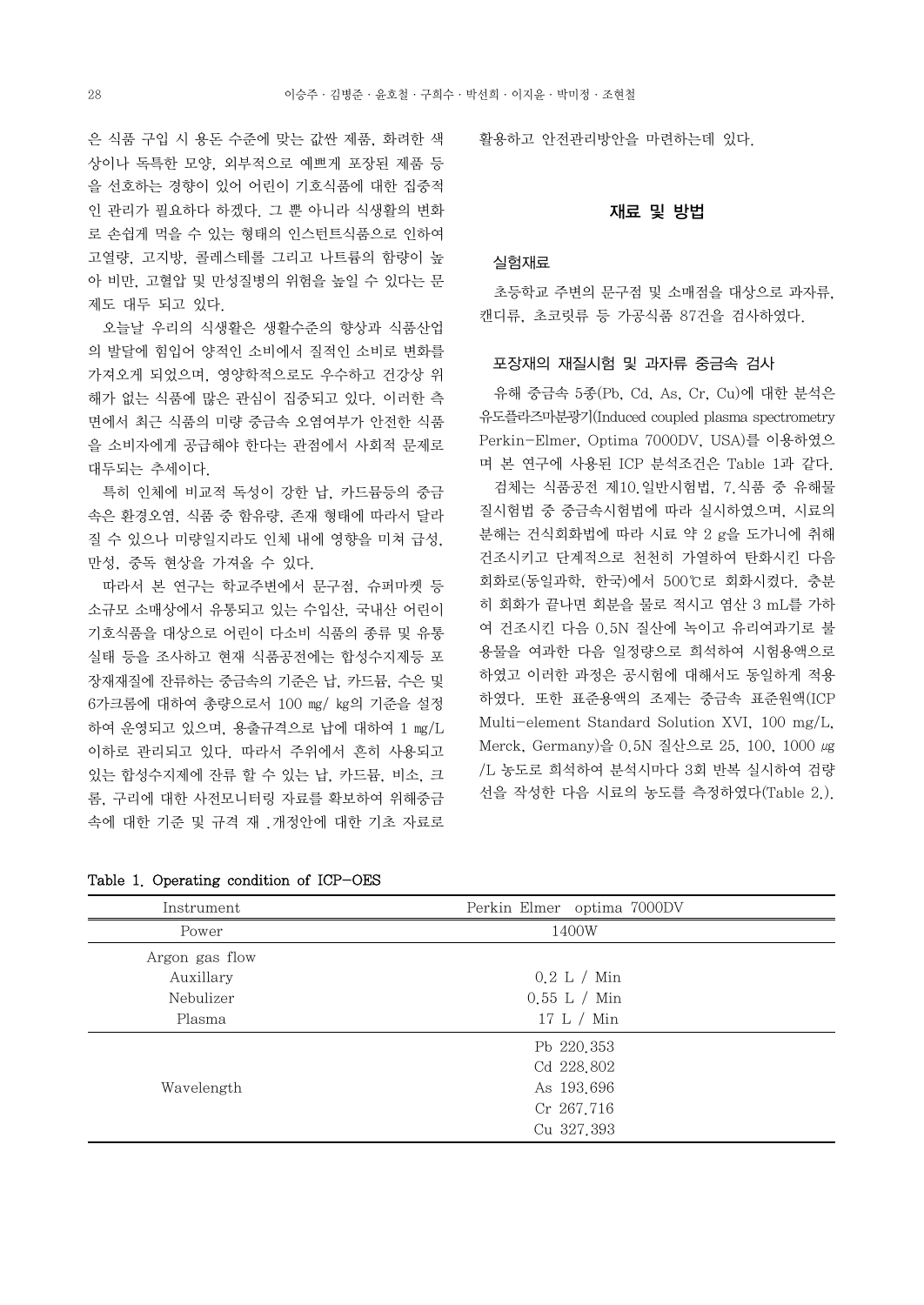### 포장재의 용출시험

표면적  $1 \text{cm}^2$  당  $2 \text{mL}$  비율의 60℃로 가온한 침출용액 에 시료를 담근 후 시계접시로 덮고 60℃를 유지하면서 30분간 방치 한 액을 시험용액으로 하여 유해 중금속 5종 (Pb, Cd, As, Cr, Cu)에 대한 분석은 유도플라즈마분광 기(Induced coupled plasma spectrometry Perkin-Elmer, Optima 7000DV, USA)를 이용하였다.

### 결과 및 고찰

### 제조국별 현황

캐디류, 초코릿류 등 가공식품 87건을 검사하였으며 제조 국 별로 분류하면 한국산이 64건(73.6%), 중국산이 9건 (10.3%), 멕시코산이 8건(9.2%), 말레이시아 루마니아산



South Korea **E China B Mexico B Malaysia B Romania B Brazil B Indonesia** 

Fig. 1. Distribution according to manufacturing country in 87 samples.

|                          |                | Concentration    | Regression equation     |                         |           |  |
|--------------------------|----------------|------------------|-------------------------|-------------------------|-----------|--|
| Analytical<br>instrument | Heavy<br>metal | $Range(\mu g/L)$ | Slope<br>$X10^3$<br>(b) | Intercept<br>$(a)X10^3$ | $R^2(n)$  |  |
|                          | Pb             | $25 \sim 1000$   | 0.185                   | 1.647                   | 0.9999(3) |  |
|                          | Cd             | $25 \sim 1000$   | 2.488                   | 3.786                   | 0.9999(3) |  |
| $ICP$ – $OES$            | As             | $25 \sim 1000$   | 0.040                   | 0.034                   | 0.9999(3) |  |
|                          | Cr             | $25 \sim 1000$   | 2.521                   | 0.600                   | 0.9999(3) |  |
|                          | Сu             | $25 \sim 1000$   | 2.461                   | 3.866                   | 0.9999(3) |  |

|  |  | Table 2. Analytical parameters of calibration curves of the heavy metals |  |  |  |  |  |  |  |  |
|--|--|--------------------------------------------------------------------------|--|--|--|--|--|--|--|--|
|--|--|--------------------------------------------------------------------------|--|--|--|--|--|--|--|--|

a Linear unweighted regression analysis(y = bx + a, where x is concentration in  $\mu g/L$ )

 $b R<sup>2</sup>$  is the square of correlation coefficient and n is the number of points in each calibration curve; each point is the mean of three experimental measurements.

#### Table 3. Distribution according to food type in 87 samples

| Food type                      | Sample |
|--------------------------------|--------|
| Candy                          | 57     |
| Biscuit                        | 11     |
| Processed Chocolate Product    | 6      |
| Bread                          | 6      |
| Other Processed Cocoa Products | 2      |
| Milk Chocolate                 | റ      |
| Chocolate                      | 2      |
| Cereal Flakes                  |        |
| Total                          | 87     |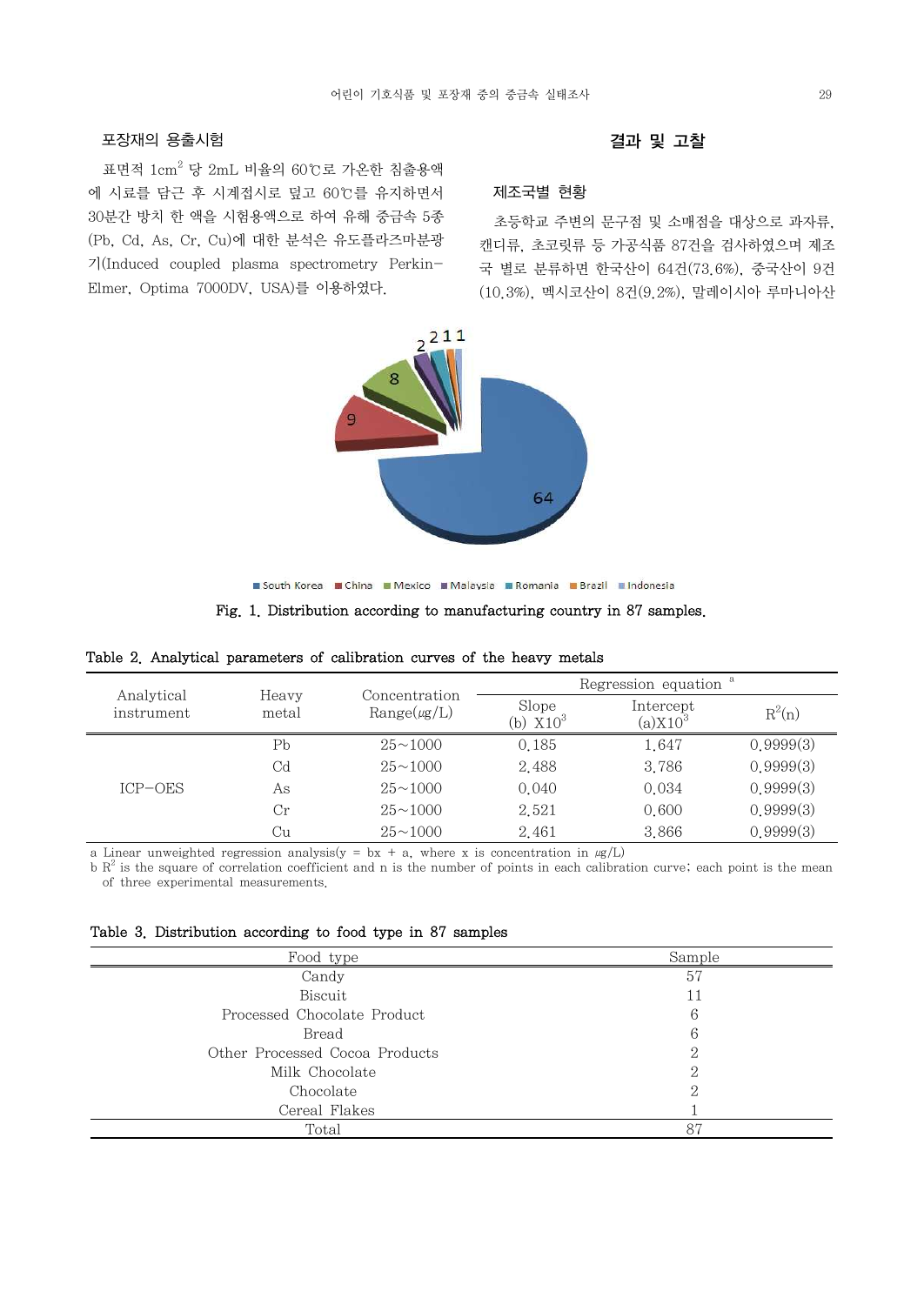이 각각 2건(2.3%), 브라질산과 인도네시아산이 각각 1 건(1.1%)으로 수입산보다는 국산이 73.6%를 차지하는 것으로 나타났다(Fig. 1).

# 식품유형별 현황

식품유형 별로 분류하면 캔디류가 57건, 과자류 11건,<br>빵류 6건, 쵸코렛가공품 6건, 기타코코아가공품, 쵸코렛,<br>밀크쵸코렛이 각각 2건이며 씨리얼류가 1건이었다(Table 3).

# 포장지 재질별 현황

검체에 대한 포장재질별로 분류하면 폴리프로필렌(PP)

가 55건, 폴리에틸렌(PE) 22건, 염화비닐수지(PVC) 5 건, 종이제 3건, 폴리에틸렌테레프탈레이트 2건으로 어린 이 기호식품 중의 포장재의 재질은 폴리프로필렌이 63.2%로의 비율을 나타내었다(Fig. 2).

## 제조국별 포장재 재질시험 분석결과

 한국산의 경우 전체 87건의 시료중에서 66건을 차지하 였으며 납, 카드뮴, 비소, 크롬, 구리의 검출량은 각각 0.058, 0.020, 0.013, 0.388, 7.284 mg/kg으로 나타 났으며, 중국산은 0.014, 0.016, 0.071, 0.340, 13.886 mg/kg으로 멕시코산은 각각 0.017, 0.005, 0.003, 0.115, 3.518 mg/kg이며, 말레이시산은 각각 0.780,



Fig. 2. Distribution according to surface material in 87 samples.

| Manufacturing           |                             |                            | Concentration of heavy metals $(mg/kg)$ |                             |                              |
|-------------------------|-----------------------------|----------------------------|-----------------------------------------|-----------------------------|------------------------------|
| country<br>(sample No.) | Pb                          | C <sub>d</sub>             | As                                      | Cr                          | Cu                           |
| South Korea(66)         | $ND-0.573$<br>$(0.058)^{a}$ | $ND-0.081$<br>(0.020)      | $ND-0.153$<br>(0.013)                   | $0.022 - 4.529$<br>(0, 388) | $0.080 - 46.246$<br>(7, 284) |
| China(9)                | $N.D-0.061$<br>(0.014)      | $ND-0.062$<br>(0.016)      | $ND-0.489$<br>(0.071)                   | $0.052 - 1.094$<br>(0.340)  | $0.186 - 27.745$<br>(13,886) |
| Mexico(8)               | $N_{.}D=0.053$<br>(0.017)   | $ND-0.014$<br>(0.005)      | $ND-0.011$<br>(0.003)                   | $0.043 - 0.232$<br>(0.115)  | $0.011 - 13.712$<br>(3.518)  |
| Malaysia(2)             | $0.505 - 1.954$<br>(1, 230) | $0.026 - 0.044$<br>(0.035) | ND                                      | $0.074 - 0.122$<br>(0.098)  | $2.475 - 10.672$<br>(6, 573) |
| Romania(2)              | $0.011 - 0.149$<br>(0.080)  | $ND-0.004$<br>(0.002)      | $ND-0.004$<br>(0.002)                   | $0.038 - 0.478$<br>(0.258)  | $0.041 - 8.035$<br>(4.038)   |
| Brazil(1)               | N.D                         | 0.075                      | ND                                      | 0.046                       | 129.658                      |
| Indonesia(1)            | 0.238                       | 0.003                      | ND                                      | 0.113                       | 0.202                        |

Table 4. Levels of heavy metals in packages

<sup>a</sup>() : Average concentrations of heavy metals

 $b_{\text{ND}}$ : Not Detected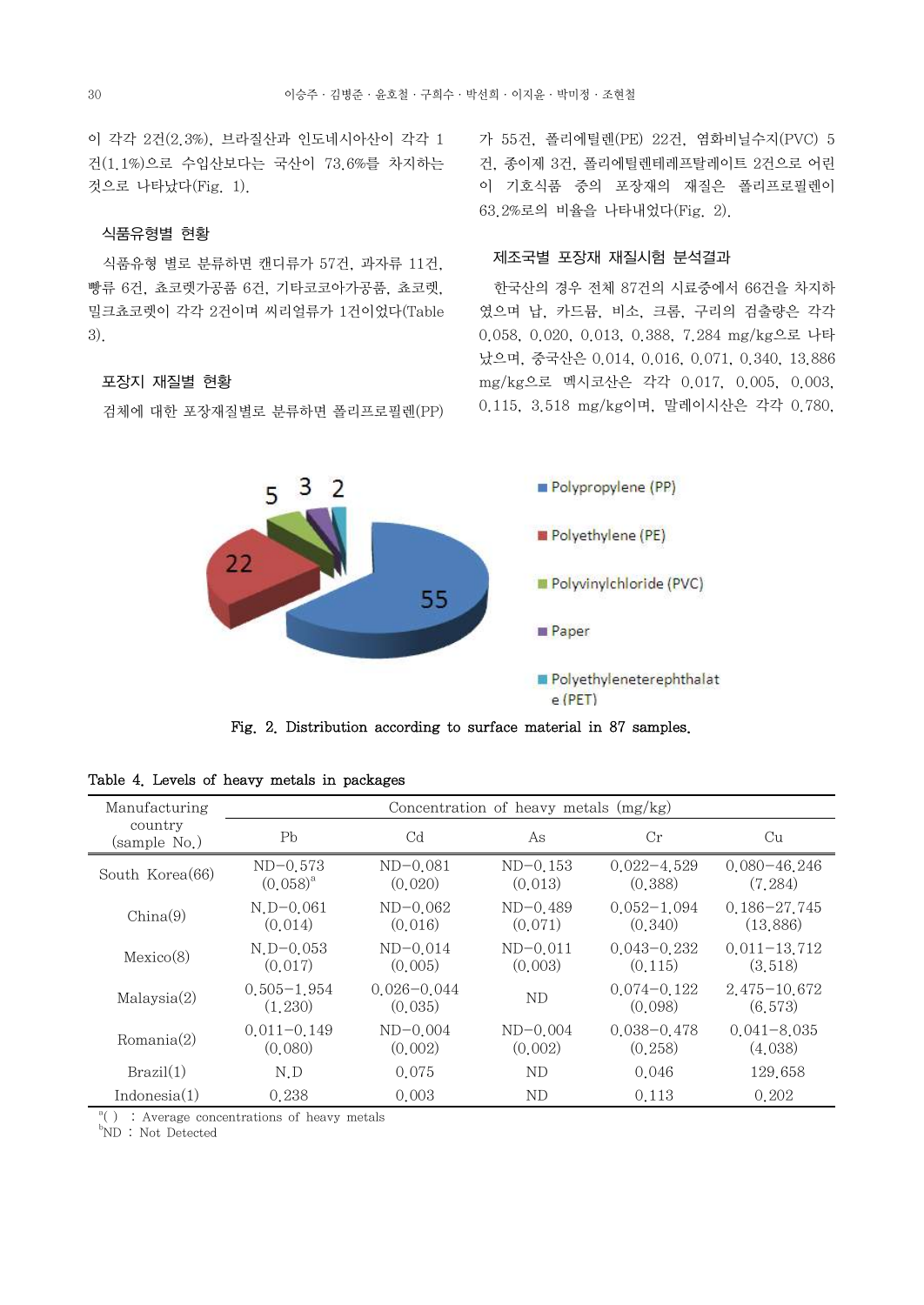|                      |                           |                 | Concentration of heavy metals (mg/kg) |                            |                            |
|----------------------|---------------------------|-----------------|---------------------------------------|----------------------------|----------------------------|
| Food type            | Pb                        | C <sub>d</sub>  | As                                    | Cr                         | Cu                         |
| Candy(57)            | $N_{.}D=0.573$            | $ND-0.081$      | $ND-0.489$                            | $0.024 - 3.749$            | $0.011 - 36.426$           |
|                      | $(0.054)^{a}$             | (0.018)         | (0.022)                               | (0.313)                    | (7,805)                    |
| Biscuit(11)          | $N_{\cdot}D-1.954$        | $0.005 - 0.051$ | $ND-0.040$                            | $0.067 - 0.727$            | $1.194 - 46.246$           |
|                      | (0.176)                   | (0.030)         | (0.014)                               | (0.316)                    | (6, 573)                   |
| Processed Chocolate  | $N_{\cdot}D=0.054$        | $ND-0.075$      | $ND-0.061$                            | $0.022 - 0.248$            | $0.080 - 129.658$          |
| Product(6)           | (0.012)                   | (0.022)         | (0.010)                               | (0.114)                    | (25, 621)                  |
| Bread(6)             | $N_{.}D=0.224$            | $N_{.}D=0.060$  | $N_{.}D=0.002$                        | $0.031 - 0.271$            | $0.105 - 7.922$            |
|                      | (0.074)                   | (0.012)         | (0.0003)                              | (0.149)                    | (1, 919)                   |
| Other Processed      | $0.011 - 0.149$           | $N.D-0.004$     | $N.D-0.004$                           | $0.038 - 0.478$            | $0.041 - 8.035$            |
| Cocoa Products $(2)$ | (0.080)                   | (0.002)         | (0.002)                               | (0.258)                    | (4.038)                    |
| Milk $Chocolate(2)$  | $0.113 - 0.120$           | $0.015 - 0.031$ | $ND-0.006$                            | $0.124 - 0.681$            | $0.185 - 0.934$            |
|                      | (0.117)                   | (0.023)         | (0.003)                               | (0, 402)                   | (0.559)                    |
| Chocolate(2)         | $N_{.}D=0.034$<br>(0.017) | N.D             | $0.004 - 0.027$<br>(0.015)            | $0.549 - 4.529$<br>(2,539) | $0.136 - 0.248$<br>(0.192) |
| Cereal Flakes(1)     | N.D                       | 0.008           | N.D                                   | 0.394                      | 6.012                      |

Table 5. Levels of heavy metals in packages about the food type

<sup>a</sup>() : Average concentrations of heavy metals

 $bND$ : Not Detected

### Table 6. Levels of heavy metals in children snack Vs package

|                | Concentration of heavy metals $(mg/kg)$ |                |                |                 |                   |  |  |
|----------------|-----------------------------------------|----------------|----------------|-----------------|-------------------|--|--|
|                | Ph                                      | Сd             | Αs             | . 'r            | . น               |  |  |
| children snack | $N_{.}D-1.919$                          | $N_{.}D=0.045$ | $N_{.}D=0.062$ | $0.026 - 2.674$ | $0.130 - 3.372$   |  |  |
|                | $(0.145)^{a}$                           | (0.006)        | (0.006)        | (0, 212)        | (0, 803)          |  |  |
| package        | $N_{.}D-1.954$                          | $N_{.}D=0.081$ | $N_{.}D=0.489$ | $0.022 - 4.529$ | $0.011 - 129.658$ |  |  |
|                | (0.168)                                 | (0.018)        | (0.017)        | (0.342)         | (8, 855)          |  |  |

<sup>a</sup>() : Average concentrations of heavy metals

 $b$ ND : Not Detected

Table 7. Levels of heavy metals in migration specification about packages

| migration     |                             |                            |    | Concentration of heavy metals $(\mu g / kg)$ |                           |
|---------------|-----------------------------|----------------------------|----|----------------------------------------------|---------------------------|
| Specification | Pł                          |                            | As | ∪r                                           |                           |
| package       | $ND-139.9$<br>$(8.077)^{a}$ | $0.592 - 3.640$<br>(1.168) | ND | $0.476 - 105.514$<br>(11, 682)               | N.D-2869.00<br>(121, 545) |

<sup>a</sup>() : Average concentrations of heavy metals bND : Not Detected

0.035, N.D, 0.098, 6.573 mg/kg이었으며, 루마니아 산은 각각 0.080, 0.002, 0.002, 0.258, 4.038 mg/kg 이며, 그 외 브라질산과 인도네시아산은 각각 1건으로 N.D, 0.075, N.D, 0.046, 129.658 mg/kg 으로 구리 의 함량이 높았으며, 인도네시아산은 0.238, 0.003, N.D, 0.113, 0.202로 나타났다(Table 4).

### 식품유형별 포장재 재질시험 분석결과

 캔디류의 경우 전체 87건의 시료중에서 57건을 차지하 였으며 캔디류의 납, 카드뮴, 비소, 크롬, 구리의 평균 검 출량은 각각 0.054, 0.018, 0.022, 0.313, 7.805 mg/kg으로 나타났으며, 비스킷류는 0.176, 0.030, 0.014, 0.316, 6.573 mg/kg으로 쵸코렛가공품은 각각 0.012, 0.022, 0.010, 0.114, 25.621 mg/kg이었으며, 빵류는 각각 0.074, 0.012, 0.0003, 0.149, 1.919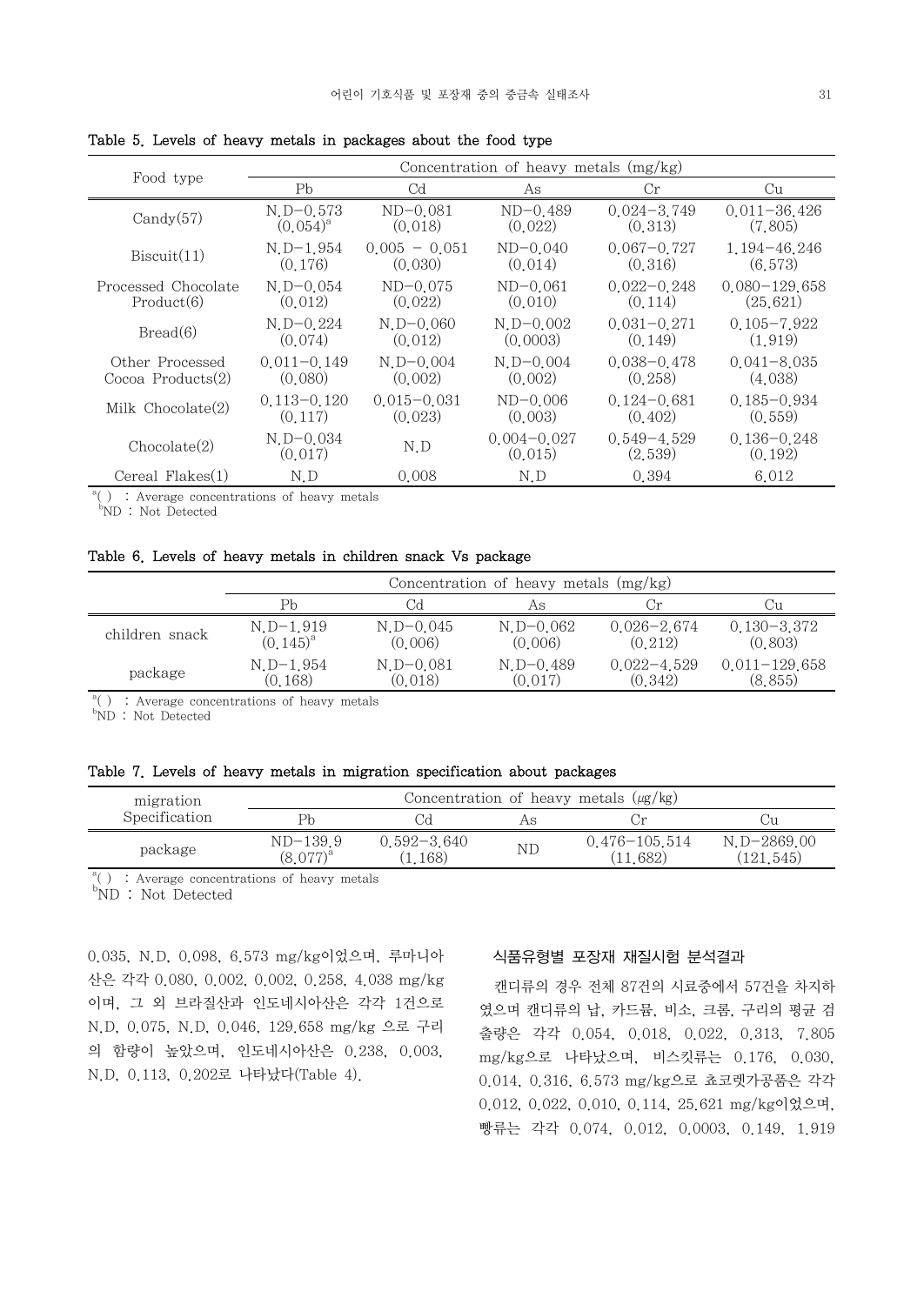mg/kg이며, 기타코코아가공품과 밀크쵸코렛, 초코릿류 는 각각 2건으로 평균 검출량은 납은 각각 0.080, 0.117, 0.017이며 카드뮴은 각각 0.002, 0.023, N.D 이고 비소 는 0.002, 0.003, 0.015 이며 크롬은 0.258, 0.402, 2.539 mg/kg이며 구리는 각각 4.038, 0.559, 0.192 mg/kg 이다. 그 외 씨리얼류는 1건으로 5종에 대한 중금 속 함량은 N.D, 0.008, N.D, 0.394, 6.012 mg/kg으로 구리의 함량이 높았다(Table 5).

#### 어린이 기호식품(과자류) 과 포장재 분석결과

 어린이 기호식품과 포장재 재질시험의 유해중금속 평 균결과는 납은 각각 0.145, 0.168 mg/kg 이며 카드뮴과 비소에서는 식품과 포장재를 비교하면 식품에서 현격히 적은 수치를 나타내고 있으며 크롬의 경우는 각각 0.212, 0.342 mg/kg의 함량을 나타내었고 구리의 경우는 식품 과 포장재 비교시 포장재에서 높은 수치를 나타내었으며 각각 0.803, 8.855 mg/kg이다(Table 6).

#### 포장재 용출시험 결과

 용출시험의 결과는 유해중금속 5종의 수치는 납은 8.077, 카드뮴은 1.168, 비소는 N.D, 크롬은 11.682, 구리는 121. 545 ㎍/㎏으로 전반적으로 낮은 수준임을 보여 준다(Table 7).

 구리의 함량이 높은 포장재는 원산지가 브라질인 쵸코 렛 가공품으로 포장재질이 겉면에 여러 가지 색이 혼합되 어 선명하지 못한 형태를 띄고 있었으며, 구리는 자연계 에 존재하는 일부 색소의 필수적인 구성성분으로 구리에 의한 급성중독은 산성식품이나 음료수에 의한 것으로 주 스와 탄산음료등을 구리용기나 조리기구에 장시간 방치 한 경우에 발생하는 일이 많다. 이러한 구리에 대한 연구 는 많이 되어 왔지만 인체의 독성에 대한 실험은 거의 없 고 주물공장에서 작업을 하는 사람에게서만 구리의 독성 이 나타났다고 한다. 구리가 조직에 과량 축적되면 독성 을 나타내는데 그 증상으로서는 빈혈이 대표적이다.

# 요 약

초등학교 주변의 문구점 및 소매점을 대상으로 과자류,<br>캔디류, 초코릿류 등 가공식품 87건을 포장재와 식품으로 분류하여 중금속 5종(Pb, Cd, As, Cr, Cu)의 함량을 조 사하였으며 중금속 분석을 위해서ICP (Perkin-Elmer, Optima 7000DV, U.S.A.)를 이용하여 유도결합플라즈 마분광법으로 분석하였다.

- 1. 초등학교 주변의 문구점 및 소매점을 대상으로 과자 류, 캔디류, 초코릿류 등 가공식품 87건을 검사하였으 며 제조국 별로 분류하면 한국산이 64건(73.6%), 중 국산이 9건(10.3%), 멕시코산이 8건(9.2%), 말레이 시아 루마니아산이 각각 2건(2.3%), 브라질산과 인도 네시아산이 각각 1건(1.1%)으로 수입산보다는 국산이 73.6%를 차지하는 것으로 나타났다.
- 2. 87건의 검체에 대한 포장재질별로 분류하면 폴리프로 필렌(PP)가 55건, 폴리에틸렌(PE) 22건, 염화비닐수 지(PVC) 5건, 종이제 3건, 폴리에틸렌 테레프탈레이 트 2건으로 과자류 중의 포장재의 재질은 폴리프로필 렌이 63.2%로의 비율을 나타내었다.
- 3. 한국산의 경우 전체 87건의 시료 중에서 66건을 차지 하였으며 납, 카드뮴, 비소, 크롬, 구리의 검출량은 각 각 0.058, 0.020, 0.013, 0.388, 7.284 mg/kg으로 나타났으며, 중국산은 0.014, 0.016, 0.071, 0.340, 13.886 mg/kg으로 멕시코산은 각각 0.017, 0.005, 0.003, 0.115, 3.518 mg/kg이며, 말레이시산은 각 각 0.780, 0.035, N.D, 0.098, 6.573 mg/kg이었으 며, 루마니아산은 각각 0.080, 0.002, 0.002, 0.258, 4.038 mg/kg이며, 그 외 브라질산과 인도네시아산은 각각 1건으로 N.D, 0.075, N.D, 0.046, 129.658 mg/kg 으로 구리의 함량이 높았으며, 인도네시아산 은 0.238, 0.003, N.D, 0.113, 0.202로 나타났다.
- 4. 캔디류의 경우 전체 87건의 시료 중에서 57건을 차지 하였으며 캔디류의 납, 카드뮴, 비소, 크롬, 구리의 평 균 검출량은 각각 0.054, 0.018, 0.022, 0.313, 7.805 mg/kg으로 나타났으며, 비스킷류는 0.176, 0.030, 0.014, 0.316, 6.573 mg/kg으로 쵸코렛가공 품은 각각 0.012, 0.022, 0.010, 0.114, 25.621 mg/kg이었으며, 빵류는 각각 0.074, 0.012, 0.0003, 0.149, 1.919 mg/kg이며, 기타코코아가공 품과 밀크쵸코렛, 초코릿류는 각각 2건으로 평균 검출 량은 납은 각각 0.080, 0.117, 0.017이며 카드뮴은 각각 0.002, 0.023, N.D 이고 비소는 0.002, 0.003, 0.015 이며 크롬은 0.258, 0.402, 2.539 mg/kg이며 구리는 각각 4.038, 0.559, 0.192 mg/kg 이다. 그 외 씨리얼류는 1건으로 5종에 대한 중금속 함량은 N.D, 0.008, N.D, 0.394, 6.012 mg/kg으로 구리의